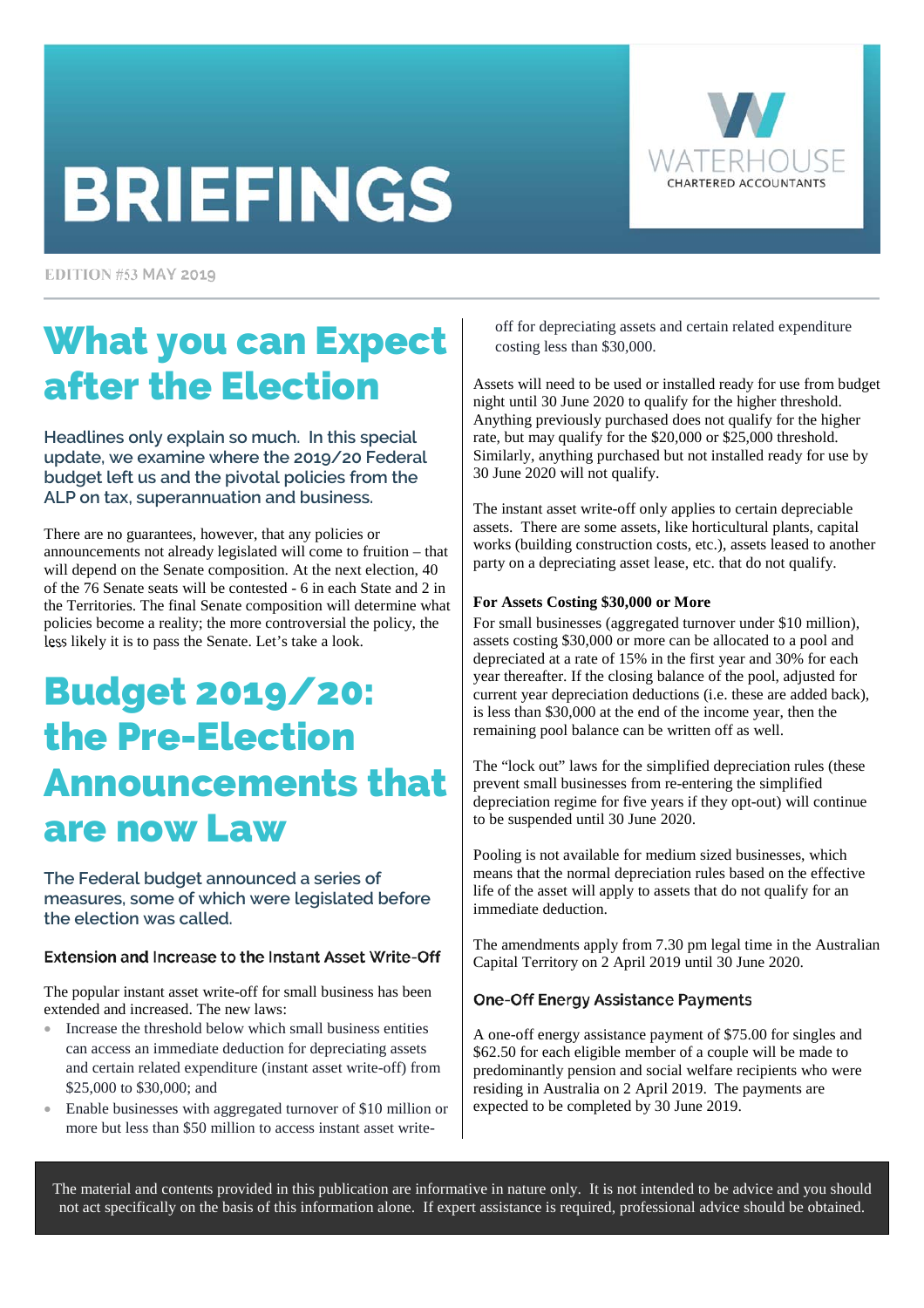

#### Medicare Levy and Surcharge Income Threshold Increase

The Medicare levy low income thresholds for singles, families, and seniors and pensioners will increase from the 2018/19 income year, meaning more people will be excluded from paying the levy.

### A Labor Government on Tax and Super

#### Tax on Investment Property

In general, taxpayers are able to deduct from their assessable income any expenses they incur generating or producing that income. An investment is negatively geared when the cost of owning the asset is more than the return. Negative gearing is not limited to property, but can apply to other assets such as shares. In 2016/17, Australians claimed \$47.5 billion in rental deductions against gross rental income of around \$44.1 billion.

A number of capital gains tax (CGT) exemptions potentially apply to investment property. For Australian resident individuals, a 50% CGT discount applies to net capital gains made on investments held for longer than 12 months.

In addition, a taxpayer's main residence is exempt from CGT. As part of this exemption, a taxpayer can be absent from their main residence for up to six years and still claim the property as their main residence (assuming they do not treat any other property as their main residence). So the property can be used as an investment property for six years, but then sold as the taxpayer's main residence.

Labor's plan seeks to:

- **Limit negative gearing to new housing from 1 January 2020.** All investments made prior to this date will not be affected by the changes and will be fully grandfathered. The ALP states that the grandfathering element of the policy applies to property and assets purchased prior to the start date of the policy. "This means, for example, that if you own a property prior to 1 January 2020, you are able to negatively gear it after that date. The changes to the CGT discount will not apply to superannuation funds or to the 50 per cent active asset reduction concession that applies to small businesses."
- **Halve the CGT discount for all assets purchased after 1 January 2020.** This will reduce the CGT discount for assets held longer than 12 months from 50% to 25%. Once again, all investments made prior to the 1 January 2020 will be fully grandfathered.

There is no policy statement from the ALP on the main residence exemption. The Morrison Government had introduced legislation to remove access to the main residence CGT exemption for non-resident taxpayers, but this bill stalled in the Senate. Chris Bowen told the *Australian Financial Review* that it will be up to the ALP to work through outstanding tax measures and "iron out any unintended consequences," including the impact on expats and retrospectivity.

#### Dividend Imputation and the Impact on Self-Funded **Retirees**

One of the more controversial measures announced by the ALP is reforms to the dividend imputation credit system to remove refundable franking credits from shares. The measure, as announced, would apply to individuals and superannuation funds and would exclude Australian Government pension and allowance recipients and tax-exempt bodies such as charities and universities. Self-managed superannuation funds (SMSFs) with at least one pensioner or allowance recipient before 28 March 2018 will also be exempt from the changes. The policy is intended to apply from 1 July 2019.

#### **How does the System Currently Work?**

A dividend is a shareholder's share of a company's earnings (profits). When a dividend is paid from an Australian company's after-tax profits these are known as franked dividends and include a franking credit (imputation credit), which represents the amount of tax already paid by the company on the underlying profits that are being paid out in the form of a dividend.

An Australian resident shareholder pays tax on dividends they receive (as dividends are treated as income). If the dividend received is a franked dividend, the shareholder includes the franking credits in their income (i.e. a gross-up occurs), but they can then use the franking credit attached to the dividend to reduce their tax liability. If the credit exceeds their tax liability for the year then they receive a cash refund for the excess amount.

For example, an SMSF owns shares in a company. The company pays the SMSF a fully franked dividend of \$7,000. The dividend statement says there is a franking credit of \$3,000. The \$3,000 represents the tax the company has already paid on its profits. This means the profit, before company tax was subtracted, would have been  $$10,000 ($7,000 + $3,000)$ . The SMSF must declare \$10,000 worth of income, and will receive the \$3,000 as an offset.

The dividend imputation system was introduced in 1987 by the Hawke/Keating Government to remove the investment bias against shares which taxed interest income once but dividend income twice (once at the company level on profits and the

#### **Head Office**

Suite 12 Level 3. **Gateway Building** 1 Mona Vale Road Mona Vale NSW 2103

**Sydney Office** Suite 802 Level 8 23 O'Connell Street Sydney NSW 2000

#### T 02 8973 2222 admin@waterhouseca.com.au www.waterhouseca.com.au ABN 60 535 258 608

Liability limited by a scheme approved under Professional<br>Standards Legislation



**Chartered Accountants**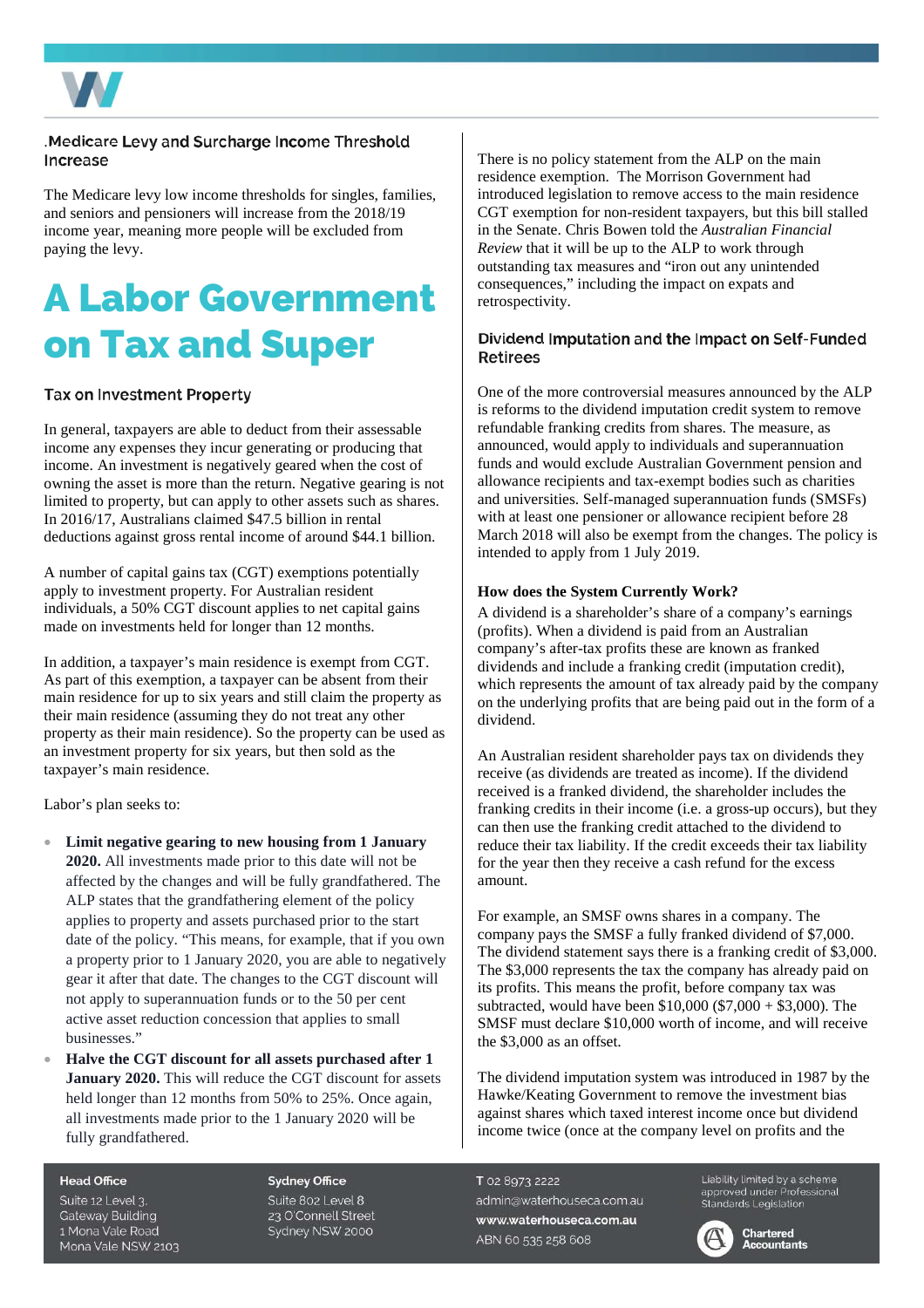

second time at the taxpayer level on income). In 2001, the Howard Government amended the rules to enable franking credits to be paid as a cash refund where the taxpayer paid less tax than the company tax rate. In the absence of refundability, the taxpayer pays tax up to the company tax rate and any surplus franking credit is wasted.

#### **The Sensitivity of the Issue**

The sensitivity of this issue is how the dividend imputation system interacts with the way superannuation is taxed. Currently, income an SMSF earns from assets held to support retirement phase income streams (i.e. a pension), such as dividends from shares, is tax-free. That is, a self-funded retiree in some circumstances pays no tax on the income they earn from dividends. If they pay no tax, then any franking credits are paid as a cash refund.

If the ALP policy comes to fruition, these self-funded retirees lose this cash payment unless they are also Australian Government pension and allowance recipients. The policy effectively unwinds the Howard reforms and returns the imputation system to its original Hawke/Keating design.

#### **Who will be Impacted by the Change?**

Based on information from Treasury, 85% of the value of franking credit refunds go to individuals with a taxable income below \$87,000. That is, 97% of taxpayers receiving refunds have a taxable income below \$87,000. And more than half of those receiving a franking credit refund have a taxable income below the tax-free threshold of \$18,200. Around 40% of SMSFs receive a franking credit refund.

Around 1.1 million individuals received a franking credit refund in 2014/15 with more than half of these over the age of 65. And more than two-thirds of refunds to SMSFs are to those whose fund balance per member is greater than \$1 million. However, this figure is likely to be diminished by the 1 July 2017 reforms that imposed a \$1.6 million cap on retirement phase superannuation accounts and tax earnings on accumulation accounts.

The Parliamentary Budget Office has also outlined what behavioural changes they expect to see in the market as a result of making franking credits non-refundable. These include:

- **Individuals** shifting from shares to alternative investment arrangements (including to investments within superannuation) and couples shifting the ownership of shares from the lower income earner to the higher income earner such that the higher income earner can utilise the franking credits as a non‐refundable tax offset.
- **Superannuation funds** rolling assets from a fund with negative net tax to a fund with positive net tax, changing a fund's asset portfolio allocations, or changing the

membership structure of the fund, in order to maximise the utilisation of franking credits.

• **Companies** - changing the amount of dividends distributed (and profits withheld) or the level of dividend franking due to the decrease in the value of franking credits for some shareholders.

The most significant behavioural change is expected to be from SMSF trustees: "*The assumed behavioural response for SMSFs in 2019*/*20 is equivalent to these funds, in aggregate, moving around a quarter of the value of their listed Australian shares into APRA*‐*regulated funds that are in a net tax*‐*paying position."* 

The alternative, of course, is for SMSFs to change their composition of Australian shares to reduce their holding. The Parliamentary Budget Office also notes that one potential outcome is that SMSFs will increase the number of taxpaying members. *"For instance, a couple with an SMSF in the pension phase could invite two additional working*‐*aged children into their fund, allowing them to use their excess franking credits to offset the contributions and earnings tax payable on the assets owned by their children."*

#### Minimum 30% Tax on Discretionary Trust Distributions

There are more than 690,500 discretionary trusts, also known as family trusts, in Australia. Discretionary trusts are popular as the trustee has the discretion on how to pay the income or capital of the trust to the beneficiaries – beneficiaries do not have an interest in the trust. Income can be apportioned by the trust to the beneficiaries on a discretionary basis – for example, to beneficiaries on a lower income tax bracket. As a result, discretionary trusts are often used to protect assets within family groups, manage succession and to distribute income tax effectively within that group.

From 1 July 1979 laws were introduced to ensure that distributions to minors were taxed at the top marginal tax rate to prevent trusts distributing funds to children at minimum tax rates.

#### **The Proposed Reforms**

The ALP reforms address the ability for distributions to be channelled to beneficiaries in low income tax brackets. Instead, a new standard minimum rate of tax of 30% will apply for discretionary trust distributions to mature beneficiaries (aged over 18).

#### **Capping Deductions for Managing Tax Affairs**

The ALP intends to cap the tax deduction available for the cost of managing tax affairs to \$3,000. While clients can spend more than this, the portion above \$3,000 will not be tax deductible.

#### No further details are available at present.

#### T 02 8973 2222

admin@waterhouseca.com.au www.waterhouseca.com.au ABN 60 535 258 608

Liability limited by a scheme approved under Professional<br>Standards Legislation



#### **Head Office**

Suite 12 Level 3. **Gateway Building** 1 Mona Vale Road Mona Vale NSW 2103

**Sydney Office** Suite 802 Level 8 23 O'Connell Street Sydney NSW 2000